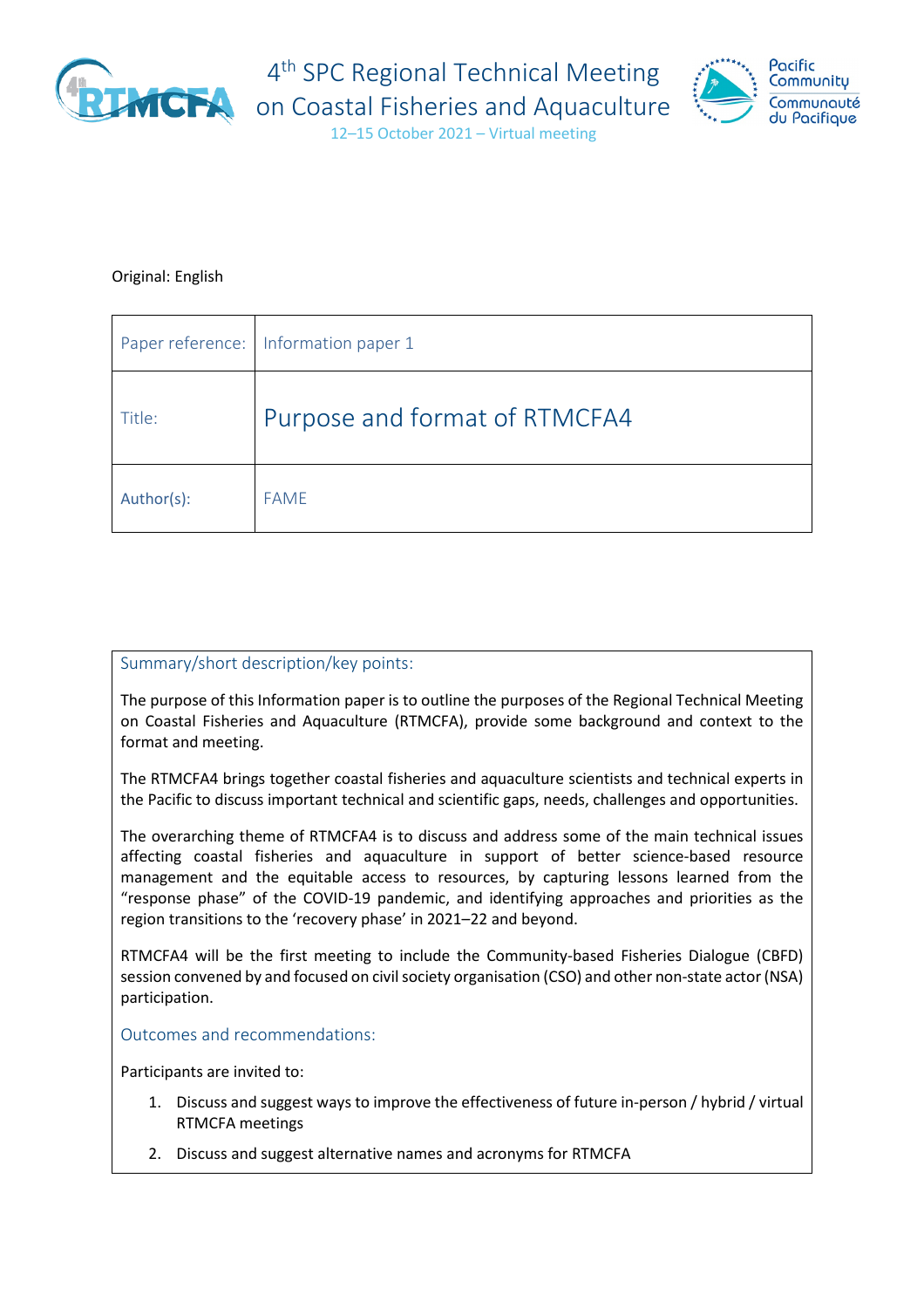

# Regional Technical Meeting on Coastal Fisheries and Aquaculture

#### *Purpose*

1. The purpose of this Information paper is to outline the purposes of the Regional Technical Meeting on Coastal Fisheries and Aquaculture (RTMCFA), provide some background and context to the format and meeting outcomes.

#### *Introduction*

- 2. The Regional Technical Meeting on Coastal Fisheries  $(RTMCF)^1$  $(RTMCF)^1$  was re-established in 2017 by Tenth Heads of Fisheries meeting, with the purpose of bringing together coastal fisheries and aquaculture scientists and technical experts in the Pacific to discuss important technical and scientific gaps, needs, challenges and opportunities. There have been three previous meetings[: RTMCF1 \(2017\)](https://fame1.spc.int/en/meetings/240)<sup>[2](#page-1-1)</sup>; [RTMCF2 \(2018\)](https://fame1.spc.int/en/meetings/241)<sup>[3](#page-1-2)</sup>; and [RTMCF3 \(2019\)](https://fame1.spc.int/en/meetings/248)<sup>[4](#page-1-3)</sup>.
- 3. For the Fourth Regional Technical Meeting on Coastal Fisheries and Aquaculture [\(RTMCFA4](https://fame1.spc.int/en/meetings/253)<sup>[5](#page-1-4)</sup>) the title has been adjusted to acknowledge that these meetings also include the aquaculture sector.
- 4. These four meetings have been funded by the Australian Government (DFAT), with additional support variously provided by New Zealand MFAT, FAO and the PEUMP programme (EU/Sida).
- 5. In 2019, RTMCF3 was the first phase of the newly established strategic direction setting framework, information flow and decision-making process for Pacific coastal fisheries and aquaculture, with a pathway for technical outcomes and recommendations of significant regional importance to flow from the RTMCFA to the Heads of Fisheries to the Regional Fisheries Ministers Meeting (RFMM) and, where appropriate, on to the Forum Leaders. This information flow does not affect the governance of SPC's strategic direction by the Committee of Representatives of Governments and Administrations (CRGA) and Conference. Two recent examples of this were the approval by HoF and the endorsement by the RFMM of the, *[Regional Framework on Aquatic Biosecurity](https://purl.org/spc/digilib/doc/23nkb)* (2020: HoF12 and RFMM1) and the *[Pacific](https://purl.org/spc/digilib/doc/yr5yv)  [Framework for Action on Scaling up Community-based Fisheries Management: 2021–2025](https://purl.org/spc/digilib/doc/yr5yv)* (2021: HoF13 and RFMM2).

<span id="page-1-0"></span><sup>&</sup>lt;sup>1</sup> The 'Regional Technical Meeting on Fisheries' was the precursor to the Heads of Fisheries meeting, with 25 RTMCF meetings between 1952 and 1994. 13 Heads of Fisheries (HoF) meetings have been held between 1999 and 2021[. https://fame1.spc.int/en/publications/meeting-documents](https://fame1.spc.int/en/publications/meeting-documents)

<span id="page-1-1"></span><sup>&</sup>lt;sup>2</sup> RTMCF1: <https://fame1.spc.int/en/meetings/240> or<https://fame1.spc.int/fr/meetings/240> (French)

<span id="page-1-2"></span><sup>&</sup>lt;sup>3</sup> RTMCF2: <https://fame1.spc.int/en/meetings/241> or<https://fame1.spc.int/fr/meetings/241>

<span id="page-1-3"></span><sup>4</sup> RTMCF3: <https://fame1.spc.int/en/meetings/248> or<https://fame1.spc.int/fr/meetings/248>

<span id="page-1-4"></span><sup>5</sup> RTMCFA4: <https://fame1.spc.int/en/meetings/253> o[r https://fame1.spc.int/fr/meetings/253](https://fame1.spc.int/fr/meetings/253)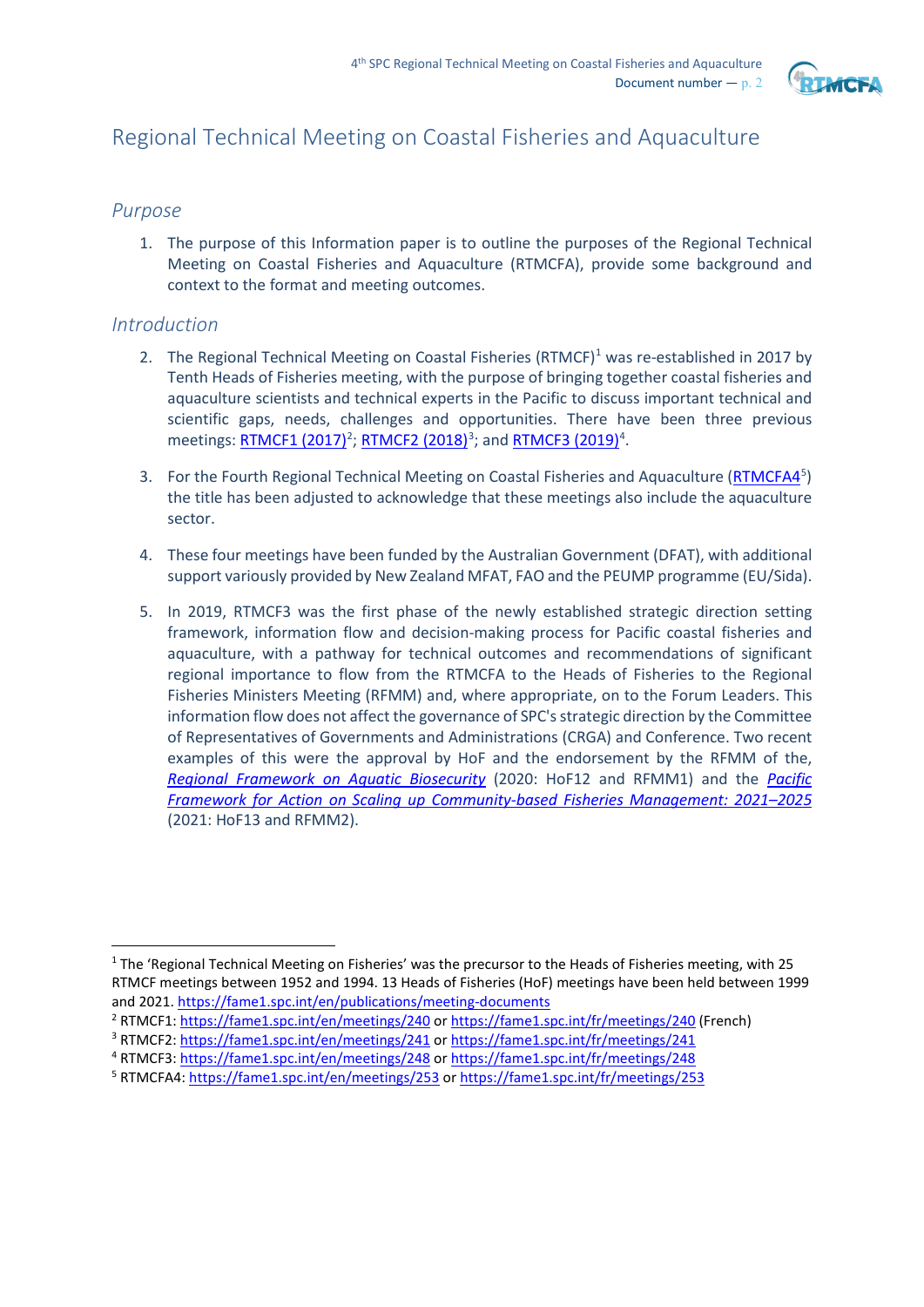

# *4th Regional Technical Meeting on Coastal Fisheries and Aquaculture*

- 6. The RTMCFA4 will be held as a virtual meeting from the  $12<sup>th</sup>$  to  $15<sup>th</sup>$  October 2021.
- 7. The RTMCFA4 meeting has been arranged to carry forward the work and momentum generated from the first three meetings, and aims to address some specific outcomes as agreed by representatives at the  $12<sup>th</sup>$  and  $13<sup>th</sup>$  Heads of Fisheries meetings (May 2020; June 2021) and by the  $1^{st}$  and  $2^{nd}$  Regional Fisheries Ministers Meetings (August 2020; July 2021). It also links to the direction set out in *[A New Song for Coastal Fisheries –](https://purl.org/spc/digilib/doc/b8hvs) Pathways to Change: [The Noumea Strategy](https://purl.org/spc/digilib/doc/b8hvs)*, the *[Future of Fisheries: Regional Roadmap for Sustainable Fisheries](https://purl.org/spc/digilib/doc/xnc9f)*, as well as assisting with providing the much-needed information for reporting to Leaders through the annual *[Coastal Fisheries Report Card](https://fame1.spc.int/en/publications/roadmap-a-report-cards)* (see als[o WP5\)](https://www.spc.int/DigitalLibrary/Doc/FAME/Meetings/RTMCF/4/RTMCFA4_WP05_EN.pdf).
- 8. The overarching theme of RTMCFA4 is to discuss and address some of the main technical issues affecting coastal fisheries and aquaculture in support of better science-based resource management and the equitable access to resources, by capturing lessons learned from the 'response phase' of the COVID-19 pandemic, and identifying approaches and priorities as the region transitions to the 'recovery phase' in 2021–22 and beyond.
- 9. The RTMCFA meetings are intended to focus on specific priority issues with input from member country government and territory administrations. For the first three in-person RTMCF meetings the format of the meeting has been to maximise input through group discussions and plenary sessions. This will continue for RTMCFA4, but due to this being a virtual meeting it will be focused on a limited number of high priority issues.

## *Community-based Fisheries Dialogue*

- 10. RTMCFA4 will be the first meeting to include the Community Based Fisheries Dialogue (CBFD) session convened by and focused on Civil Society Organisation (CSO) and other Non-State Actor (NSA) participation.
- 11. The CBF Dialogue session will be held as a virtual meeting on 13 October 2021. As this will be the first CBF Dialogue session, it is being led by an independent convenor, with the representatives of the CSO and other NSA communities invited to fully engage in plenary and breakout group discussions.
- 12. The purpose of the CBF Dialogue is to provide the CSO and NSA community with an opportunity to provide information, advice and key needs, through the RTMCFA, to Heads of Fisheries to assist with informing Leaders on priority issues and needs associated with the sustainable use of coastal fisheries resources. It is also to provide an opportunity to share experiences and lessons from community-based initiatives to strengthen efforts to maintain productive and healthy ecosystems and their associated fisheries resources that are critical to the wellbeing of coastal communities. The discussion supported by this dialogue will focus on issues of common regional significance to community-driven coastal fisheries generally.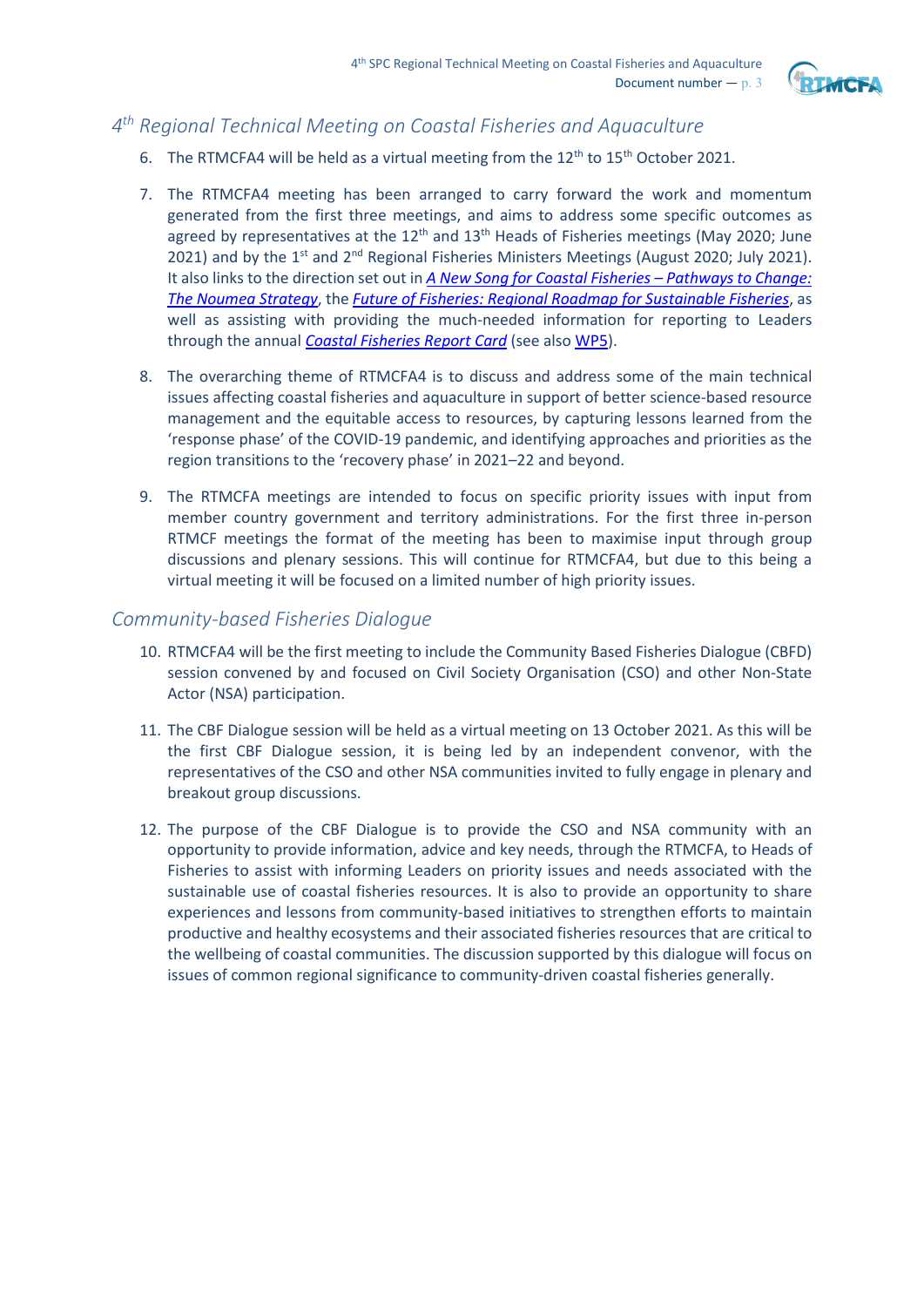

- 13. As this will be the first CBF Dialogue session, in large part, it will focus on establishing an appropriate administrative foundation for future CBF Dialogue sessions. Participants are invited to advise and recommend future CBF Dialogue session arrangements relating to:
	- Terms of Reference for the CBF Dialogue session within the RTMCFA agenda;
	- Convening arrangements for the CBF Dialogue session; and
	- The processes for the selection of participants in future CBF Dialogue sessions.
- 14. *Background to the CBF Dialogue session:* Regional Fisheries Ministers, at their Special Meeting in 2019, requested the Pacific Community (SPC) to commission a review to, in part, provide options and recommendations for a new mechanism for increasing the engagement of civil society and other non-state actors to give effect to the Pacific Island Forum Leaders' decision in relation to coastal fisheries (paragraph 10, 47th Leaders Communique, 201[6](#page-3-0)<sup>6</sup>).
- 15. SPC Member Heads of Fisheries, past participants of the Coastal Fisheries Working Group, civil society representatives, SPC staff, and other stakeholders were consulted during the independent review. The final proposed mechanism (referred to as the "CBF session") was reviewed, approved and endorsed by HoF12 (May 2020) and endorsed by the  $1<sup>st</sup>$  Regional Fisheries Ministers Meeting (August 2020).

# *Reporting*

- 16. The RTMCFA4 will report to the 14<sup>th</sup> Heads of Fisheries (HoF14) meeting in early 2022. This will include the outcomes of the Community Based Fisheries Dialogue session.
- 17. The formal report of the meeting will consist of a summary of decisions, outcomes and recommendations identified by the Chair, and agreed by consensus, called the "Outputs and Actions" of the meeting. The Outputs and Actions report will also include the outputs of the Community Based Fisheries Dialogue session. The Outputs and Actions report will include a section focused on a limited number of specific, high priority meeting outputs that need to be presented to HoF14 for consideration and decision by the Heads of Fisheries.

## *Provisional agenda overview*

18. As RTMCFA4 will be a virtual meeting, the format and agenda have been modified to meet the constraints of this format, and at the request of HoF13, reduced to four days. The meeting will use the Zoom platform and will consist of two 2-hour sessions per day, with a break between sessions. Where appropriate, some sessions will involve breakout groups in addition to the plenary sessions. Due to time zones and the dateline, the meeting will run from Tuesday 12th to Friday 15th October 2021 (09:00-14:30 NOU time/GMT +11).

<span id="page-3-0"></span><sup>6</sup> Forum Communiqué, 47th Pacific Islands Forum, Pohnpei, Federated States of Micronesia, 8-10 September, 2016. [http://www.forumsec.org/wp-content/uploads/2016/09/2016-Forum-Communique\\_-Pohnpei\\_-FSM\\_-8-](http://www.forumsec.org/wp-content/uploads/2016/09/2016-Forum-Communique_-Pohnpei_-FSM_-8-10-Sept.pdf) [10-Sept.pdf](http://www.forumsec.org/wp-content/uploads/2016/09/2016-Forum-Communique_-Pohnpei_-FSM_-8-10-Sept.pdf)